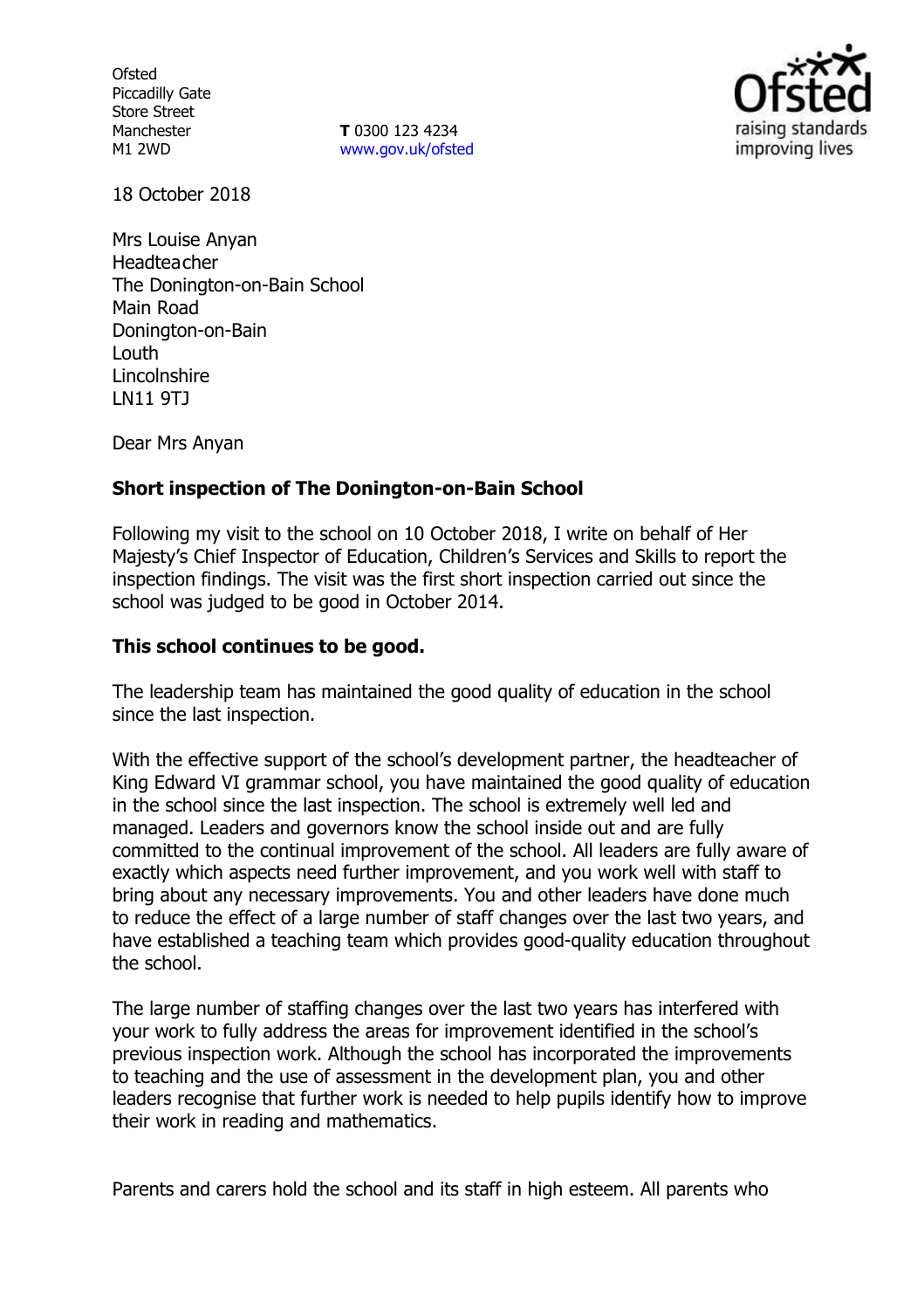

responded to Ofsted's online questionnaire, Parent View, would recommend the school to others. Every one of the 19 parents with whom I spoke on the morning of the inspection regard the school very highly. Many commented on the welcoming family atmosphere and how much their children enjoy school. The school's consistent track record of above-average attendance bears this out.

Pupils told me they are happy at school and they are also proud of their school. They behave very well in lessons and around school. Their good manners and mature behaviour, and the trust they place in adults, means that the school is a happy place. They find learning interesting and exciting. Year 6 pupils told me how much they were enjoying their current topic on the Second World War. The curriculum is lively and interesting, and many pupils spoke with me with great enthusiasm about the way in which staff use the excellent outdoor areas to enhance learning. They told me that everyone is kind to one another and they all get on. A typical comment was that 'If ever there is a 'fall-out', it doesn't last long.' All pupils reported that they felt safe in school and many younger pupils saw the older pupils as helpers and said how well they looked after them. I saw a great deal of evidence of pupils' strong spiritual, moral, social and cultural development during my day in the school.

I was impressed by the understanding of British values shown by the Year 6 pupils with whom I spoke, such as tolerance and fair play. They have done some useful work on such issues as racism and they are well prepared for life in modern Britain. They also show good understanding of issues such as diversity and inclusion.

Following disappointing results in 2016 and 2017, you made improving the quality of writing a whole-school priority and this work has borne fruit. Writing is well taught, and pupils are making good progress in their writing. The much-improved national assessment results for Year 6 pupils in 2018 exemplify the improvements that have been made. Results attained by seven-year-olds in national assessments in 2018 were also much better than in the previous year. One improvement was in the high proportion of pupils who attained greater depth in their reading. Expectations have clearly risen in school this year. These results also reflect the effective way reading is taught throughout the school.

# **Safeguarding is effective.**

There is a very strong commitment to safeguarding evident throughout the school. There are clear and effective procedures for raising any concerns and these are followed up thoroughly. Both you and the governors, particularly the safeguarding lead governor, show expertise in understanding how to keep children safe in school. All leaders are rigorous in checking that all safeguarding procedures are fully met and are fit for purpose. Training in safeguarding is comprehensive and up to date. You know the pupils and their families very well and you ensure that the school provides good-quality pastoral support to meet individual children's needs.

# **Inspection findings**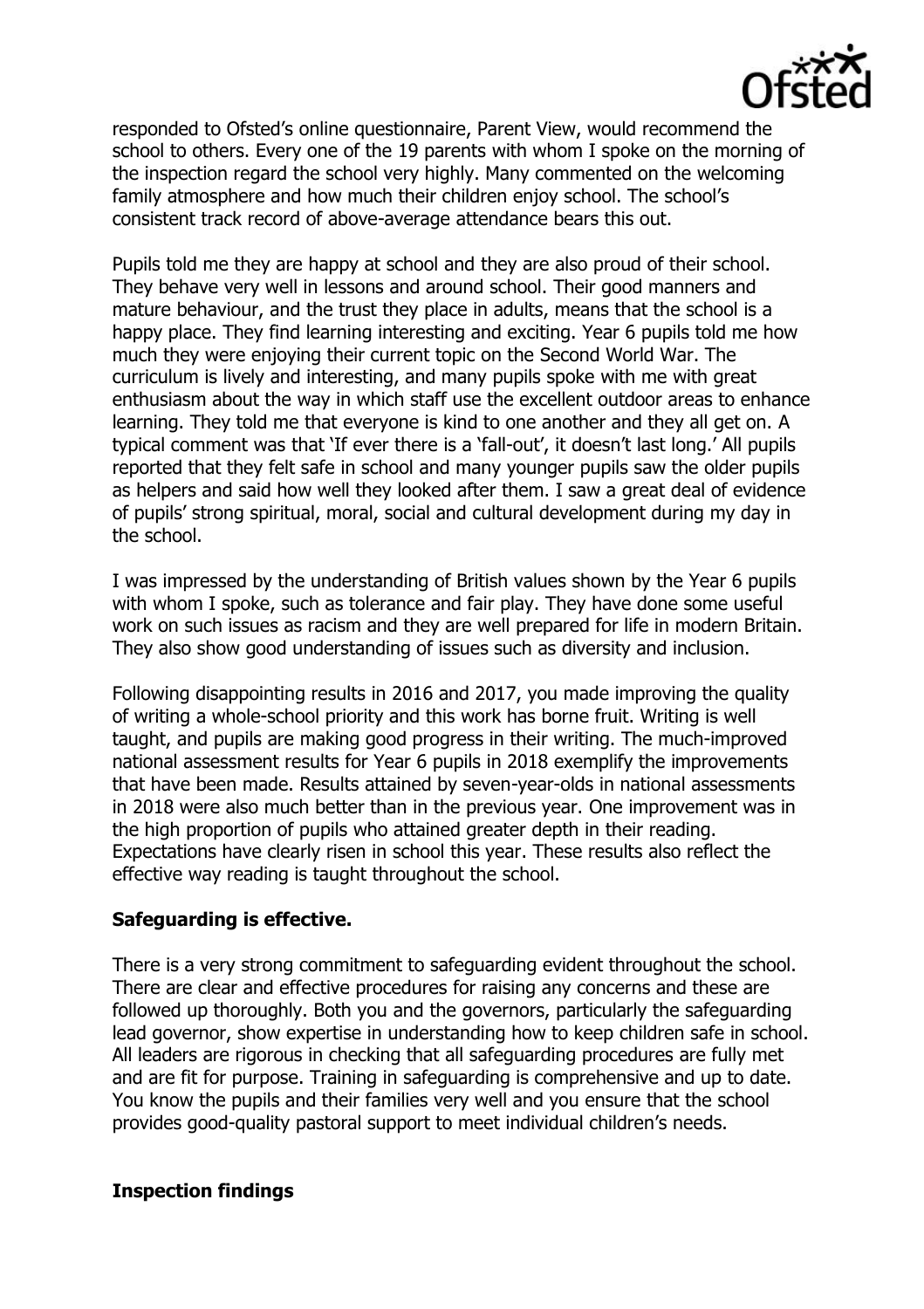

- Children do well from their starting points in the Reception Year. They benefit from the high-quality learning environment which you have created, both indoors and outside. The recent improvements further enhance the early years area. The relaxed and homely environment and the effective induction arrangements help the youngest children to settle quickly. Children work well with each other and enjoy their activities. They benefit from an interesting curriculum and goodquality teaching and clearly enjoy school.
- Pupils' attainment in key stage 1 is improving. Attainment in reading, writing and mathematics is in line with the national averages. An important improvement in 2018 was in the proportion of seven-year-old pupils who attained greater depth, particularly in their reading.
- Attainment by the end of Year 6, in writing, was below average in 2016 and 2017, but improved well in 2018 to average levels. Pupils' current work and school records show that pupils currently in key stage 2 are attaining in line with age-related expectations in all subjects, and some are attaining above these.
- The main reason that standards are once again rising, after a period of some decline in key stage 2, is that after a period of staffing instability, you have now established an effective teaching team that is providing good-quality teaching and learning throughout the school. You are aware that your work to ensure that pupils have a clear view of where they need to focus their efforts to move their learning forward has been slowed due to staffing changes. Pupils often gave over-generalised answers when I asked them about which aspect of their writing and mathematics they were working to improve.
- The school's interesting curriculum, which is suitably modified to provide appropriate challenge for all learners, captures pupils' interests and stimulates them to want to learn. Every pupil with whom I spoke showed great confidence in all adults in the school and knew they were kept safe and were looked after well. It is not surprising that quite a large proportion of parents travel some distance to bring their children to the school.

# **Next steps for the school**

Leaders and those responsible for governance should ensure that:

 $\blacksquare$  teaching, learning and the use of assessment are further improved, especially in writing and mathematics, by helping pupils to be clear about where they need to focus their efforts to improve particular aspects of their work.

I am copying this letter to the chair of the governing body, the regional schools commissioner and the director of children's services for Lincolnshire. This letter will be published on the Ofsted website.